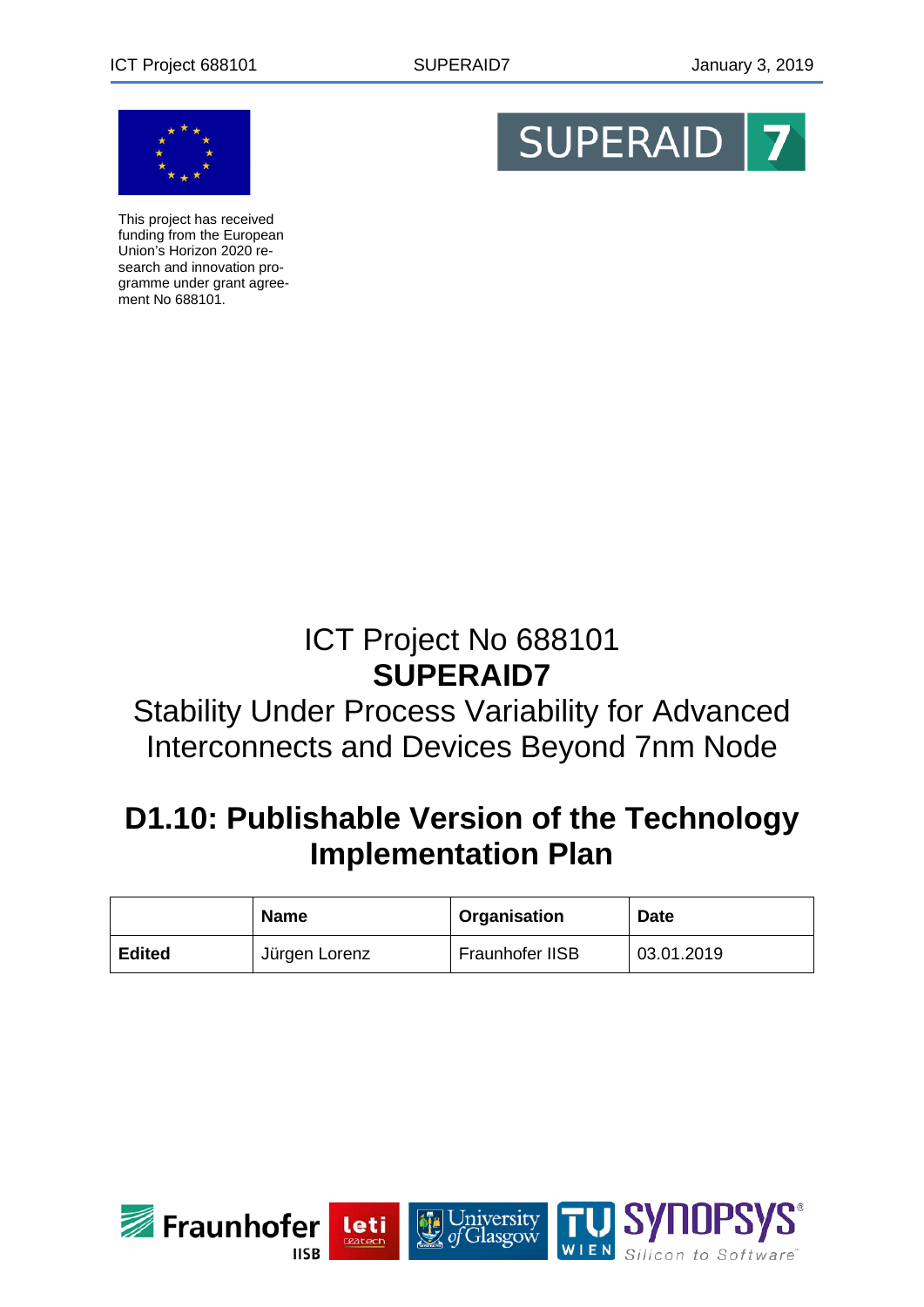# **Contents**

| 1. |                                                                                  |
|----|----------------------------------------------------------------------------------|
| 2. |                                                                                  |
|    | 2.1                                                                              |
|    |                                                                                  |
|    |                                                                                  |
|    |                                                                                  |
|    |                                                                                  |
|    |                                                                                  |
|    | Use of Enhanced Semiconductor Simulation Models and Programs for own Process and |
|    | Use of Enhanced Semiconductor Simulation Models and Programs for Research        |
|    |                                                                                  |
| 3. |                                                                                  |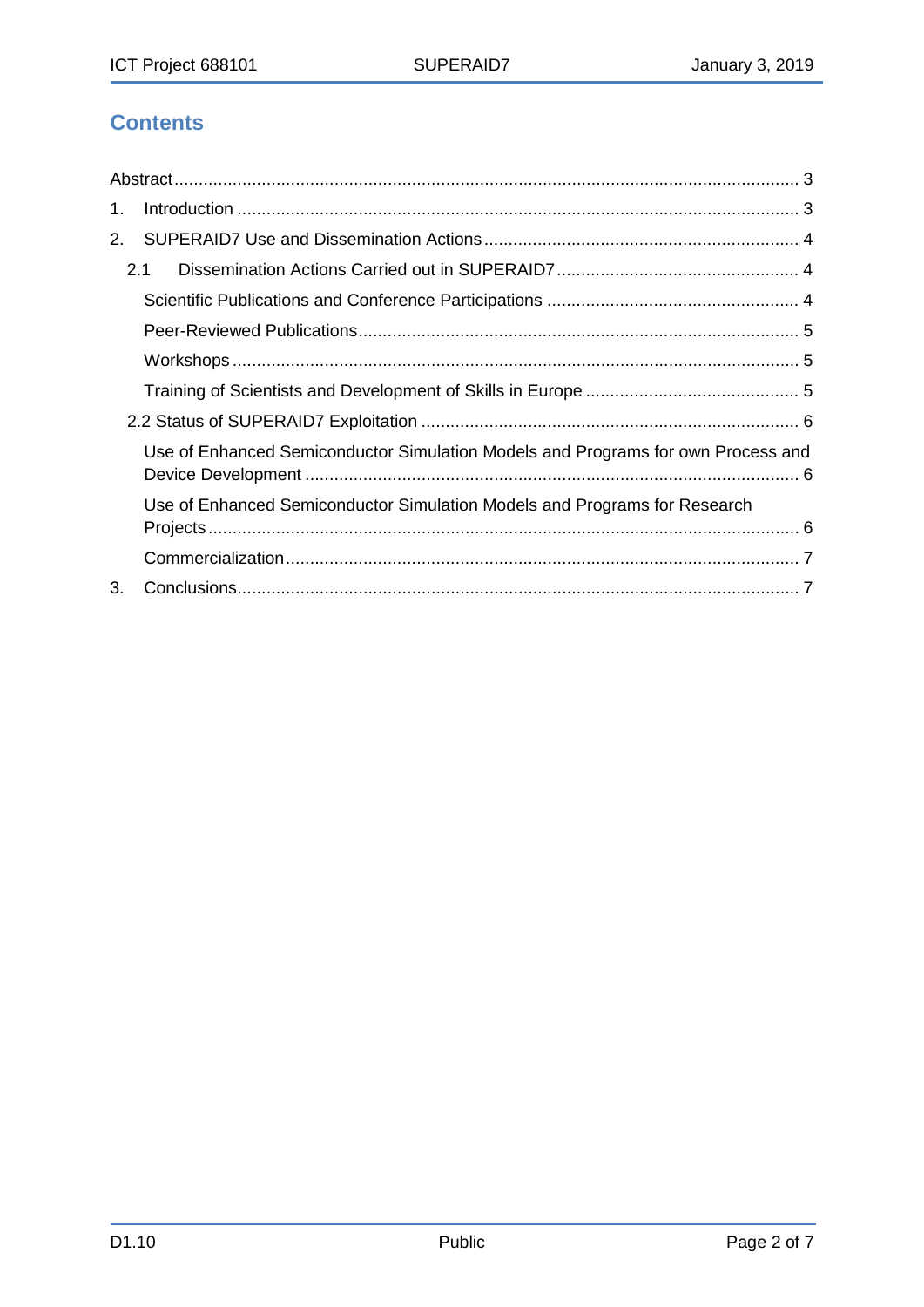## <span id="page-2-0"></span>**Abstract**

Within the SUPERAID7 project a "Draft Plan for the Dissemination and Exploitation of the projects' results" was included in the proposal and in the Description of the Action, and was refined in the confidential deliverable D1.2 "Internal Dissemination and Use Plan" prepared shortly after the beginning of the project. This deliverable reports about the implementation of this plan, both regarding exploitation at the partners within the project and dissemination actions which are also essential for the successful exploitation of the project results. The SUPERAID7 Consortium Agreement included regulations which make sure that dissemination is promoted and that exploitation is not negatively affected by publishing of information which needs to be protected.

SUPERAID7 dissemination actions started with the implementation of the project WWW site at [www.superaid7.eu,](http://www.superaid7.eu/) which among others included sections for the general public and for the members of the Industrial and Scientific Advisory Board of SUPERAID7. Papers published in peer review journals and at various important conferences are listed together with workshops which were either organized by SUPERAID7 or where SUPERAID7 took part. The most important exploitation path for results from SUPERAID7 has been via the extension of the commercial offerings of the software house GSS, which is since month 5 of the project part of Synopsys. Furthermore, this document also summarizes the internal exploitation at the four academic partners Fraunhofer, CEA/Leti, Glasgow University, and TU Wien.

At the end of the SUPERAID7 project the Technology Implementation Plan has been prepared both in a public and in a more detailed confidential version. Further information on the dissemination and use of SUPERAID7 results is given in the Final Project Report and in the final confidential deliverables from the workpackages on dissemination and on exploitation, respectively.

### <span id="page-2-1"></span>**1. Introduction**

Dissemination and exploitation of the project results is a key activity of any research project. Whereas both have their own importance and their own requirements, it is also critical that exploitation of the project results is not endangered or hindered by too early or otherwise inappropriate publication. In SUPERAID7 both exploitation and dissemination were first promoted by appropriate information and approval procedures agreed upon and laid down in the SUPERAID7 Consortium Agreement. The next step was the definition of an initial plan for the dissemination and use of the project results already in the SUPERAID7 proposal and Description of the Action, and the refinement of this plan in a confidential deliverable shortly after the beginning of the project. Dissemination actions planned included among others the project WWW site, publications in journals, conference presentations, workshops, interactions with other projects, and links to teaching. Software results from the project should be used at all partners for internal research and partly for external research projects, and moreover extend the commercial offer of the software house GSS (since month 5 of the project part of Synopsys) which is one of the key partners in SUPERAID7. This document gives an overview of the successful implementation of these plans.

.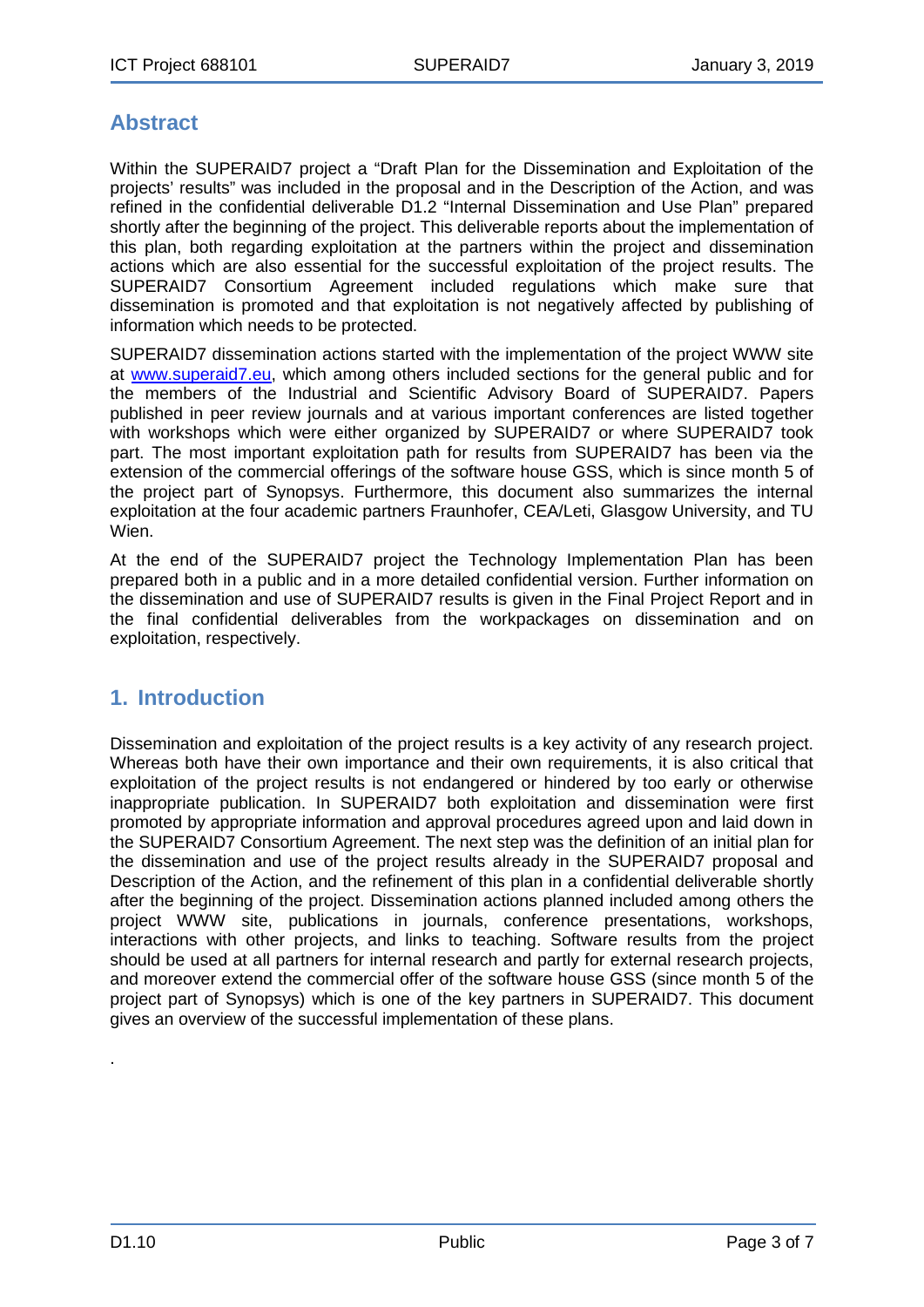## <span id="page-3-0"></span>**2. SUPERAID7 Use and Dissemination Actions**

## <span id="page-3-1"></span>**2.1 Dissemination Actions Carried out in SUPERAID7**

Successful, broad and well targeted dissemination is an essential contribution to the exploitation of the project results. On the other hand it is important to make sure that open dissemination is not negatively affecting commercialization. As mentioned above, this has been achieved by following the procedures laid down in the Consortium Agreement concerning advance information and approval of dissemination actions.

In the following the dissemination actions carried out in SUPERAID7 are summarized, referring to the detailed internal plans described in deliverable D1.2. An important additional channel for dissemination, not mentioned in D1.2, has been the SUPERAID7 WWW, www.superaid7.eu: Whereas its public section has been used for broad distribution of selected information to the open public, via a dedicated protected section additionally all documents were made available to the members of the Industrial and Scientific Advisory Board of SUPERAID7. Further exchanges with members of the SUPERAID7 ISAB were made via dedicated communications on specific topics, such as specifications and availability of data, and partly via direct involvement in and presentations at two SUPERAID7 workshops. The final content if the SUPERAID7 WWW is summarized in the public deliverable D6.4 "Final version of SUPERAID7 WWW including restricted section and including material from the SUPERAID7 Workshop".

#### <span id="page-3-2"></span>**Scientific Publications and Conference Participations**

Considerable research activities and high-level scientific results have been necessary to achieve the objectives of the SUPERAID7 project. This has automatically also included close interactions with the scientific communities in various fields of TCAD, in order to best consider, use, and compare with developments being made elsewhere. In consequence, it has been vital for the SUPERAID7 project to publish its results at the conferences most important in the field (e.g. SISPAD) and to discuss at these events with the other leading experts in the field. Moreover, publications in leading scientific journals have been mandatory to attract attention for the results of the project, in this way also supporting the other dissemination activities outlined below.

Partners driving the publication and conference participation actions in SUPERAID7 have been the research institutes and universities CEA/Leti, Fraunhofer IISB, Univ. Glasgow, and TU Vienna.

The overall requirement to make publications from SUPERAID7 available via Open Access channels has needed special care because key conferences and journals relevant to the area of SUPERAID7 do not necessarily support Open Access, and the individual contributor has no chance to change the business strategy of the conference or journal. SUPERAID7 has responded to this challenge mainly in two ways: First, to prefer high-level scientific conferences and journal which provide Gold Open Access, potentially with some lag time. This refers especially to SISPAD as the worldwide most important dedicated simulation conference. In cases where Gold Open Access was not possible, papers were made available via Green Open Access.

#### **Conference Contributions**

Due to the topics covered by SUPERAID7, different scientific areas are relevant in terms of participation in conferences. This includes for instance technology-oriented conferences such as IEDM or EUROSOI-ULIS, device simulation-oriented conferences such as the SISPAD,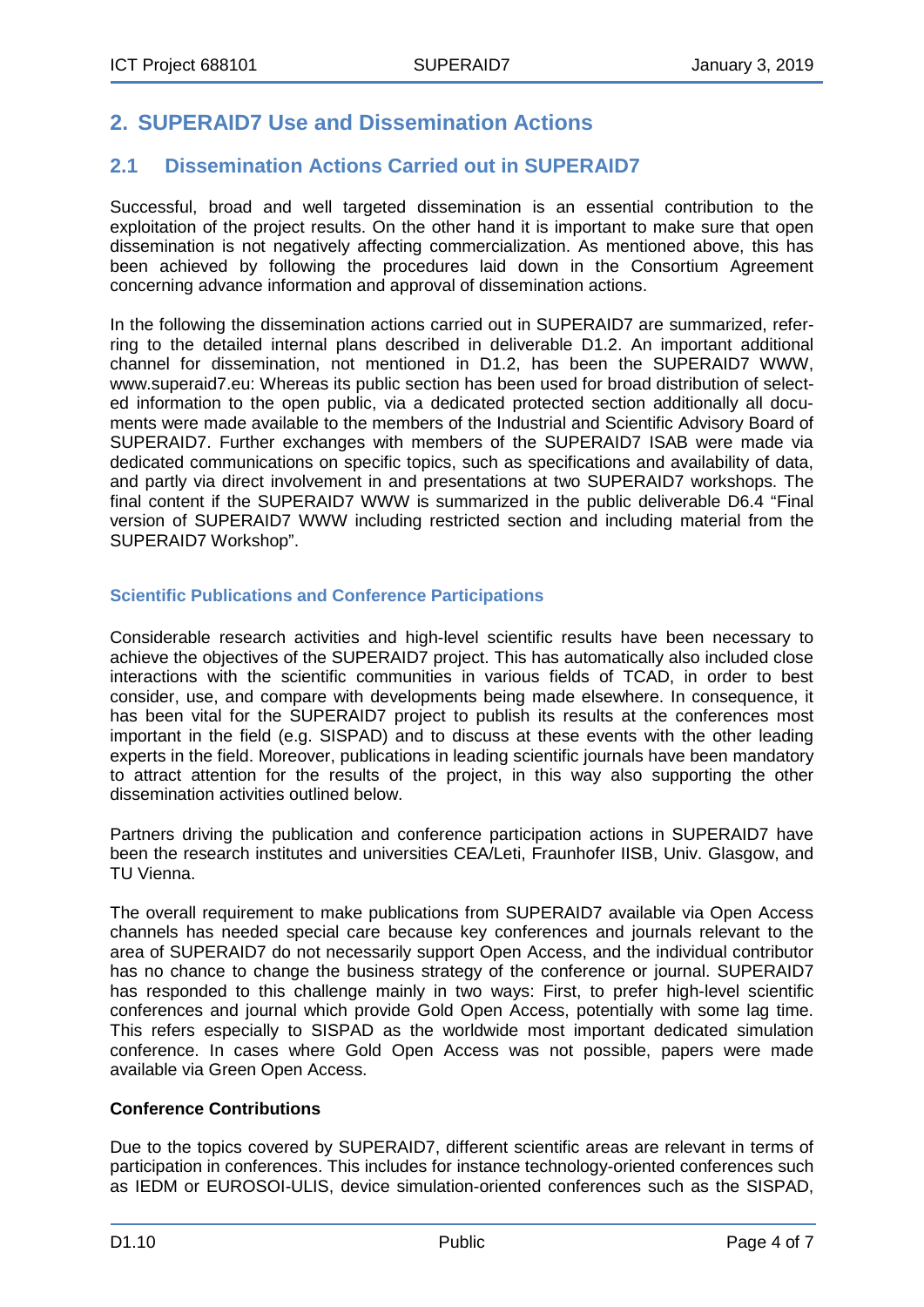but also conferences on nanotechnology such as NMCD and on optics and photonics such as SPIE. Results of SUPERAID7 have been presented at 13 conferences and workshops with a total of 27 conference papers. A complete list of the conferences and the SUPERAID7 papers at these conferences is given in the public deliverable D6.3.

#### <span id="page-4-0"></span>**Peer-Reviewed Publications**

Within SUPERAID7 13 peer-reviewed papers have been published in renowned journals with a high visibility in the scientific community. The list of the peer-reviewed publications is given in the public deliverable D6.3.

#### <span id="page-4-1"></span>**Workshops**

An essential part of the SUPERAID7 dissemination strategy has been the organization or the participation in workshops:

- In the Description of the Actions and in deliverable D1.2 it was foreseen that SUPERAID7 would organize as deliverable D1.8 a "Public Workshop on Variability". This workshop as held on September 3, 2018, linked to the ESSDERC / ESSCIRC conferences held Dresden, Germany, from September 4 to 6, 2018. The workshop organized by SUPERAID7 was named "SUPERAID7 - Process variations from equipment effects to circuit and design impact", which reflected well the scope of the project. It consisted of eight presentations from SUPERAID7 and one external industrial keynote presentation which linked to the ECSEL project Way2GoFast. In total it was attended by about 20 people. Further information is given in deliverable D1.8 and at the SUPERAID7 homepage.
- Beyond its original plans SUPERAID7 also co-organized two workshops on September 5, 2016, linked to the SISPAD 2016 conference held from Sept. 6 to 8 in Nuremberg, Germany: Workshop 1 "Simulation of Advanced Interconnects" and Workshop 3 "Variability-Aware Design Technology Co-Optimization". Further information has been provided at the SUPERAID7 homepage.
- SUPERAID7 participated in the 3<sup>rd</sup> European Nanoelectronics Forum 2016 held from November 23-24 in Rome, Italy, via a SUPERAID7 poster presented by J. Lorenz, Fraunhofer IISB.
- SUPERAID7 participated in the 2018 European Forum on Electronics Components and Systems (EFECS) held from November 20-22 in Lisbon, Portugal, via two SUPERAID7 posters presented by J. Lorenz, Fraunhofer IISB.
- The SUPERAID7 project was also presented at the PATMOS/VARI Conference, September 21-23, 2016, Bremen, Germany: Presentation "Project SUPERAID7: Stability Under Process Variability for Advanced Interconnects and Devices Beyond 7 nm node" given by J. Lorenz, Fraunhofer IISB.

#### <span id="page-4-2"></span>**Training of Scientists and Development of Skills in Europe**

Another important aspect has been the dissemination via development of skills in Europe. SUPERAID7 has contributed to this in various respects:

• The research partners in the project (Fraunhofer IISB including its Linked Third Party University of Erlangen-Nuremberg, CEA/Leti, Univ. Glasgow and TU Wien) employ a considerable share of scientists who join the institutions after their university degrees, gain additional technical and management qualification during their work, under the supervision of senior scientists, and mostly after some years join industry. As far as working on the project, such scientists can in an optimum way transfer knowledge about the application of simulation tools like those developed in SUPERAID7 into the semiconductor industry. In general the regulations in the work contracts with these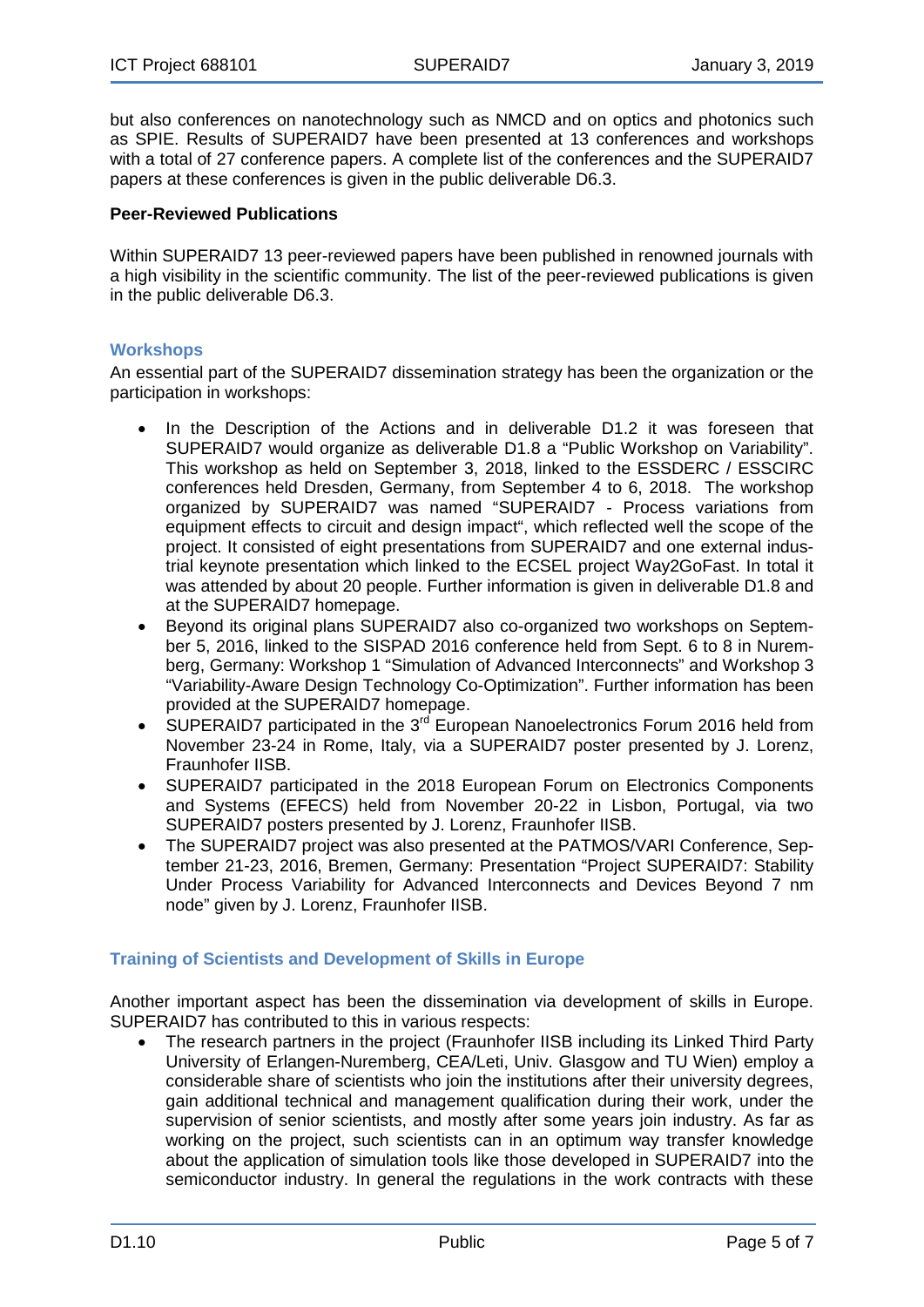staff members make sure that although the training and the transfer of application knowledge is beneficial and promoted the IPR of the project partners is protected.

- Whereas the University of Erlangen-Nuremberg, the University of Glasgow and TU Wien directly educate students, also Fraunhofer IISB (via its close cooperation with the University of Erlangen-Nürnberg) is contributing to the training of graduate and PhD students. Referring to Fraunhofer IISB, three senior members of the simulation department involved give lectures at the University of Erlangen-Nuremberg. Training also includes direct participation of young scientists in the research projects like SUPERAID7. IPR is protected in a similar way as with other staff members.
- The statistics collected for the Final Report of SUPERAID7 indicate that besides various levels of experienced researchers also several PhD students or other junior scientist were involved in SUPERAID7.

### <span id="page-5-0"></span>**2.2 Status of SUPERAID7 Exploitation**

In D1.2 three tasks were outlined for the exploitation within SUPERAID7: The use of enhanced semiconductor simulation programs for own process and device development, the use of enhanced semiconductor simulation programs for research projects, and finally commercialization. In the following the status at the end of SUPERAID7 is compared with the plans outlined in D1.2.

#### <span id="page-5-1"></span>**Use of Enhanced Semiconductor Simulation Models and Programs for own Process and Device Development**

Within the SUPERAID7 work package 5 "Software Integration and Variation-Aware Compact Models", relevant background software from the partners and the software modules developed in SUPERAID7 were integrated with each other and with relevant commercial software like GARAND, Sentaurus Process and Sentaurus Device. Compared with the initial plans at the beginning of SUPERAID7, the acquisition of GSS by Synopsys enabled a much closer integration especially regarding interconnect and device simulation on one side, and compact model extraction on the other side. This enabled both the conduction of the benchmark simulations planned in the project and the provision of a much better software environment for Design-Technology Co-Optimization (DTCO). The benchmark simulations carried out led to an assessment of the impact of process variations for a nanowire process highly relevant for the SUPERAID7 partner CEA/Leti. This has also provided a good starting point for subsequent further internal use and exploitation at LETI. Beyond this, the novel advanced compact model LETI-NSP, developed at CEA/Leti, has not only been integrated with the SUPERAID7 software system but also been included in the standardization activities of the Compact Model Coalition CMC.

#### <span id="page-5-2"></span>**Use of Enhanced Semiconductor Simulation Models and Programs for Research Projects**

The physical models, the various software modules and the overall software system developed provide an excellent technical and scientific starting point for subsequent use and exploitation in further research projects:

- The physical models developed for etching and deposition provide a very good basis for use and extension in subsequent modeling, technology or device architecture projects.
- The physical models developed for device simulation provide a very good basis for use and extension in subsequent modeling or device architecture projects.
- The advanced topography simulator developed in SUPERAID7 further enhances the capability of Fraunhofer IISB to contribute to the development of leading-edge lithography equipment and processes, which has already been successfully supported by IISB lithography simulation in several ECSEL projects.